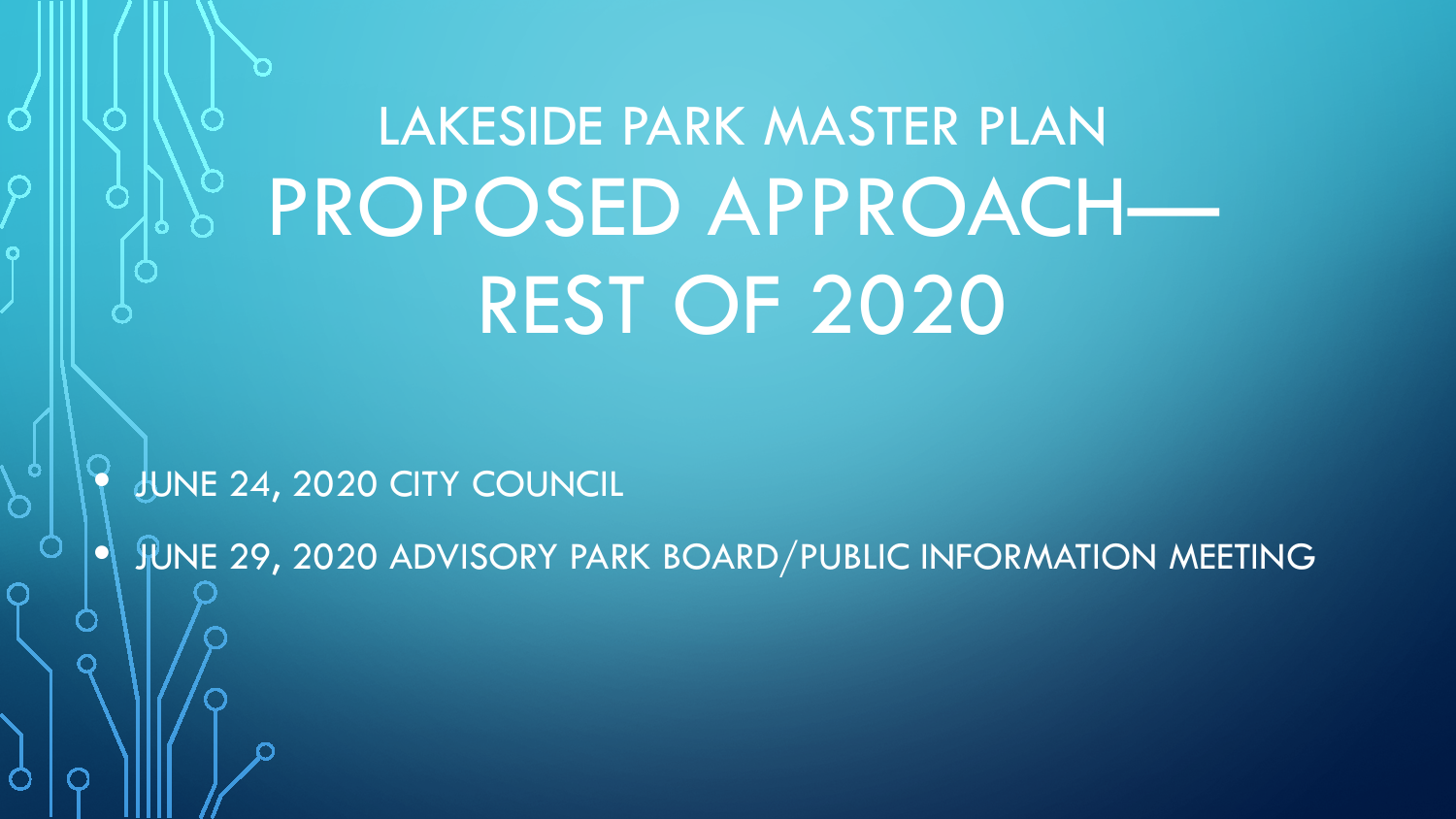### CURRENT DIRECTION

- 1 City Council Direction
	- a)Master Plan components approved (2/12/20) b)Feasibility study supported (2/12/20)
	- c) Seek feedback from Advisory Park Board/public (5/13/20)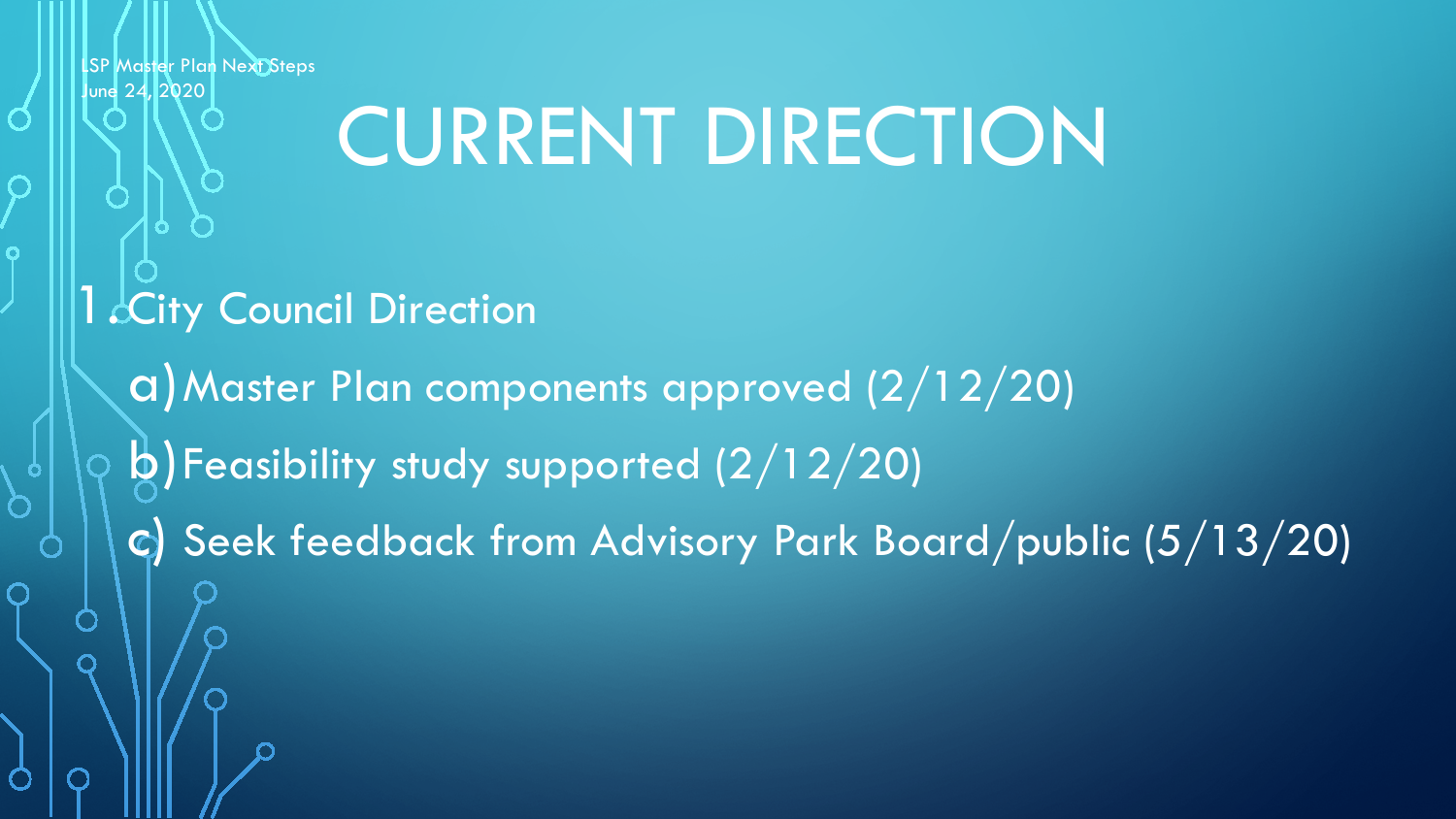### NEXT STEP: FEASIBILITY ANALYSIS

- $\mathsf{l}$  .  $\mid$  Budgetary/timeline info from three prospective consultants
- $2.$  OP rocess overview:
	- City issues a request for proposals (RFP) within next week
	- b) Anticipated cost range: \$30k \$40k

c) Timeline = 2.5 to 4 months, report completed by October 1 (or November 1 at the latest) Topics considered:

> \* Site selection \* Economic Viability \* Programming \* Construction costs \* Potential grants for design and construction \* Potential operators \* COVID impacts on operations and design  $*$  Types of entertainment  $*$  Operation costs  $*$  Regional/local competition \* Impact on local restaurant operators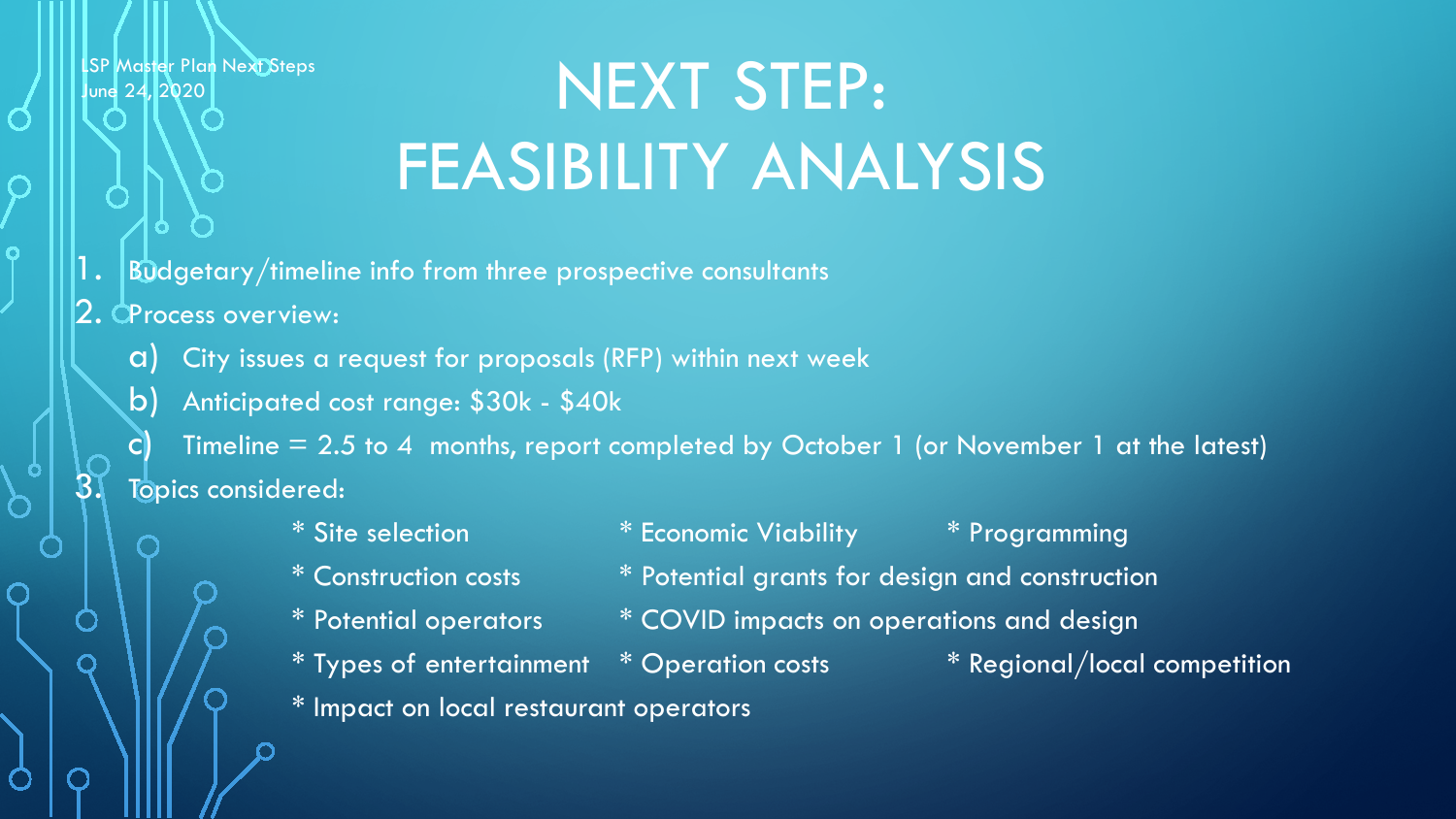# ADDITIONAL CONSIDERATIONS

- 1. Neither restaurant development nor operations are competencies of city government
- 2. The Feasibility Analysis should evaluate alternatives to government ownership of the multipurpose building by exploring:
	- a) Alternative development options
	- b) Alternative funding sources
	- c) Alternative management arrangements
	- As a result, we intend to include in the request for proposal consideration of private ownership of the multipurpose building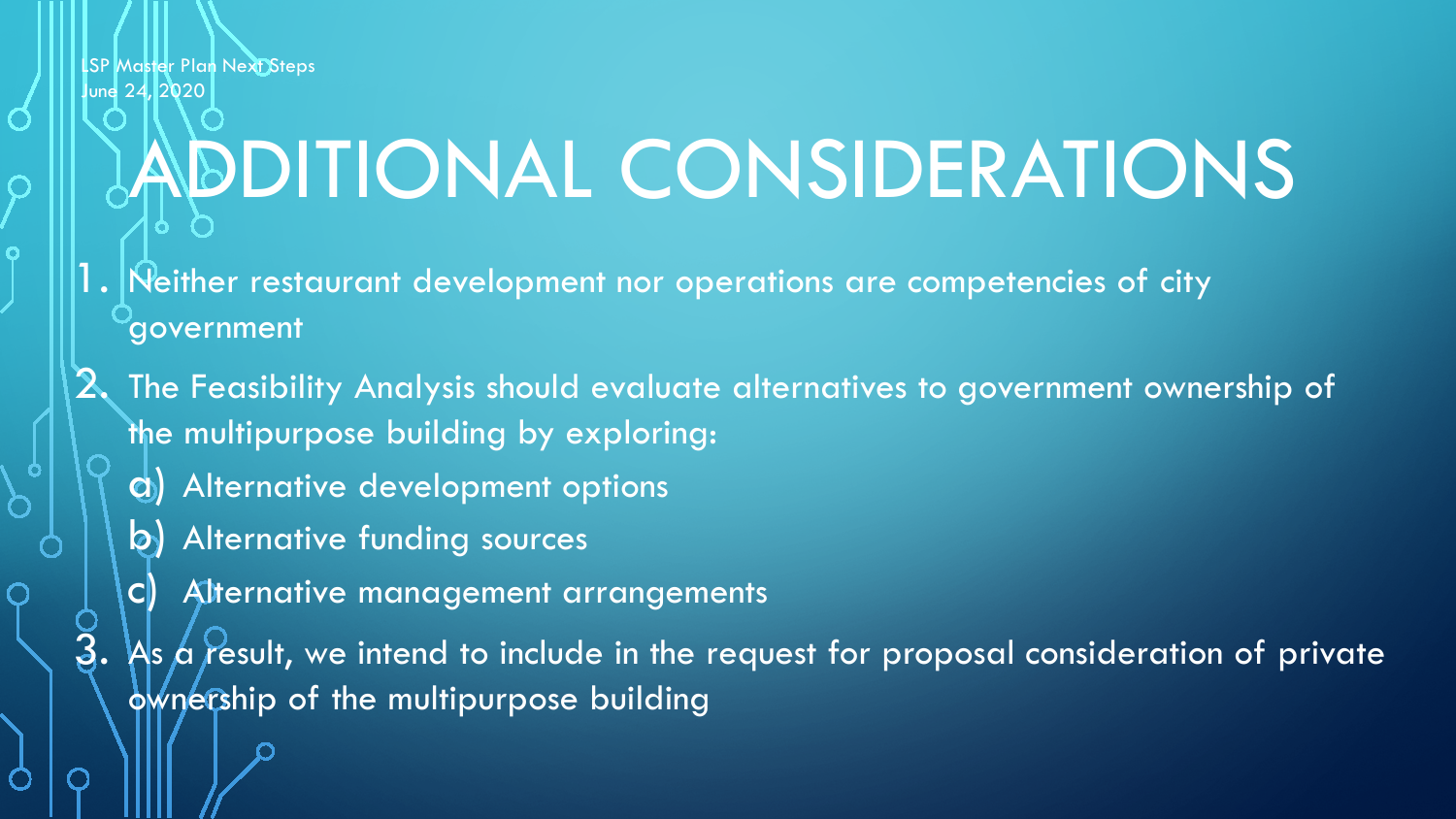#### PRELIMINARY QUESTION

City staff believes that the best way to provide for a multi-purpose building (including a resta $\psi$ rant, exhibit area, restrooms and meeting space) to maintain public access and ownership while not getting the City "into the restaurant business" would be a **land lease,** similar in some ways to an airport hangar. The City would own the land and retain overall control of the site, but the building would be designed, built, paid for, and operated by a **private entity** with which the City would enter a contractual long-term agreement. There would be an **agreement**  between the City and the private entity that is heavily informed by the **feasibility study.**  Ultimately there would be a **developer agreement** for the site. Importantly, lease proceeds from this arrangement would be reinvested in Lakeside Park.

> **Is there any part of this game plan you would like to discuss further as we move forward?**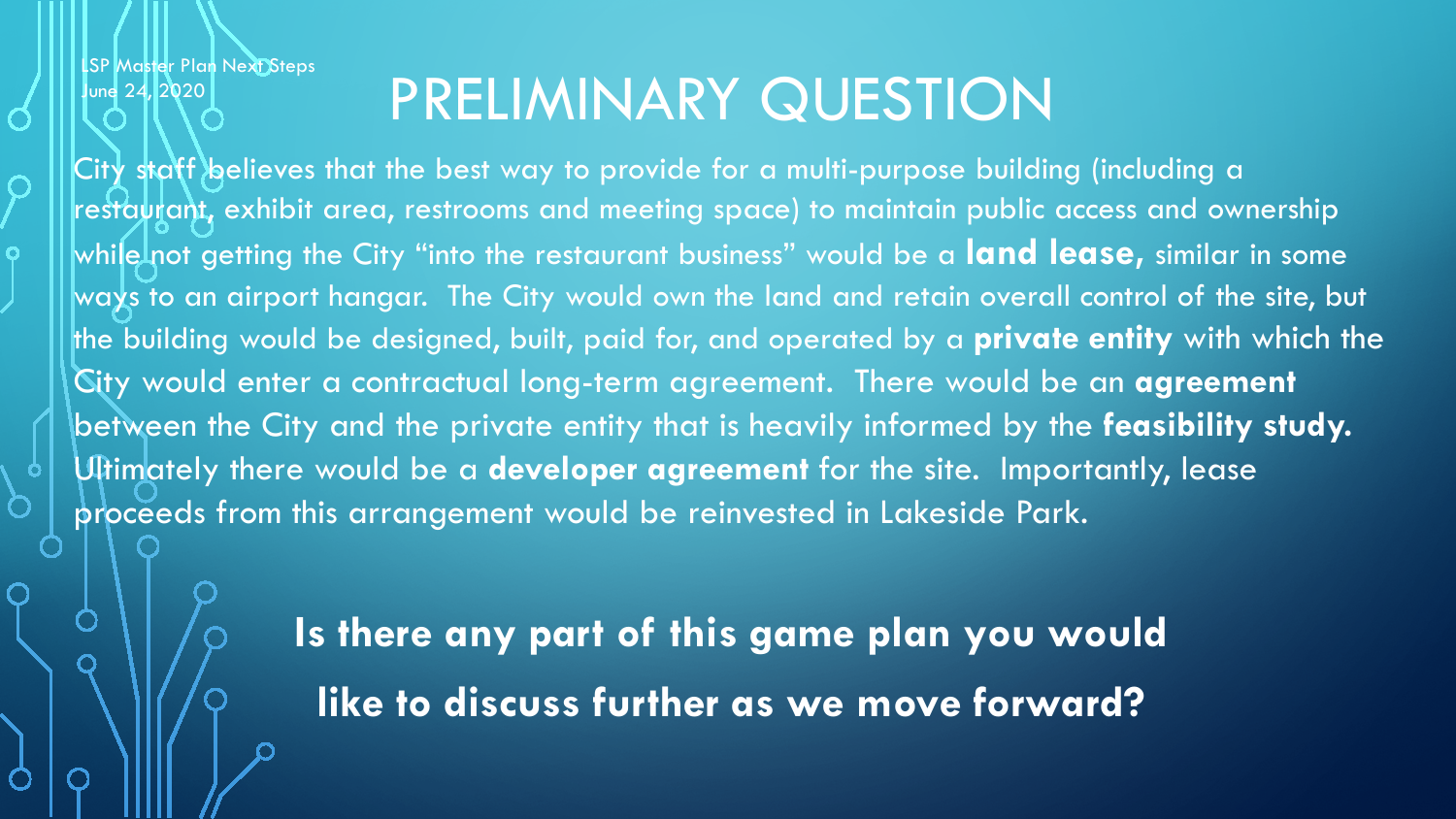#### PIECING THINGS TOGETHER OCTOBER 14, 2020 COUNCIL MEETING

1.  $\downarrow$  At that meeting, we would propose to bring.  $\dots$ 

- a) A draft Developer Agreement, outlining the structure, governing board, roles and responsibilities of the private entity with which the City would partner.
- b) Feasibility study analysis and recommendations
- Feedback gained from Advisory Park Board and public over the summer
- d) Proposed Capital Improvement Plan (project title, year and budget number)